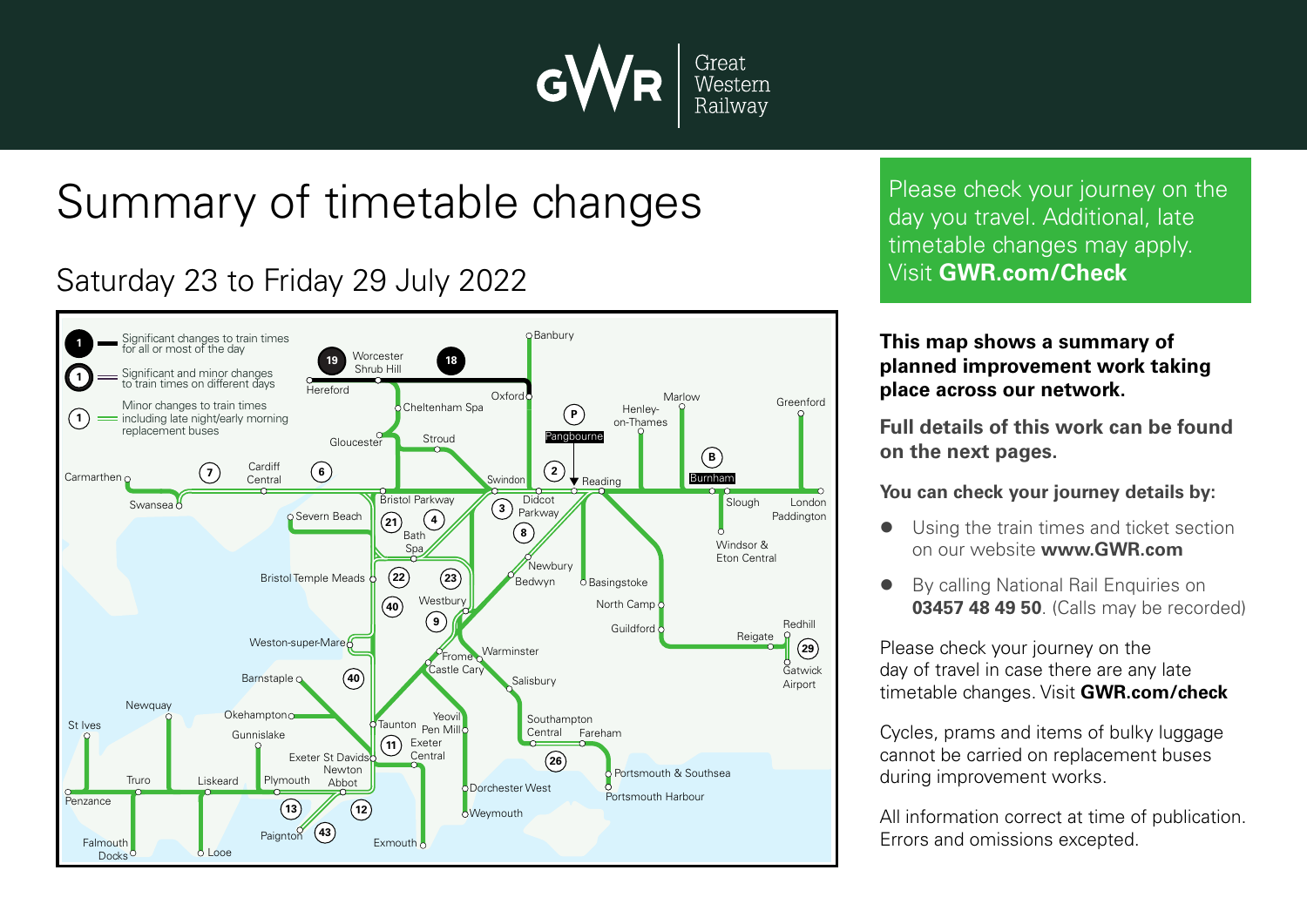### Saturday 23 to Friday 29 July 2022

| (2)(3)<br>$\left( 4\right)$    | Sunday - The 2258 & 2333 London Paddington to Bristol Temple Meads will run non-stop from Reading to Bath Spa. Passengers for<br>Didcot Parkway should change at Reading for an alternative rail connection. Buses will run from Reading to Swindon and Bath Spa.                                                                                                                                                                                                                                                                                                                |
|--------------------------------|----------------------------------------------------------------------------------------------------------------------------------------------------------------------------------------------------------------------------------------------------------------------------------------------------------------------------------------------------------------------------------------------------------------------------------------------------------------------------------------------------------------------------------------------------------------------------------|
| $\mathbf{G}(7)$                | Sunday - All day, most GWR trains from South Wales will run a few minutes EARLIER from Swansea to Newport. Most GWR trains to<br>South Wales will run a few minutes later from Newport. The 1413 London Paddington to Cardiff Central will terminate at<br>Bristol Parkway and the 1650 Cardiff Central to London Paddington will start from Bristol Parkway.                                                                                                                                                                                                                    |
| $\odot$ 21                     | Monday and Tuesday - The 2330 Cardiff Central to Bristol Temple Meads will run up to 5 minutes later from Patchway to<br><b>Bristol Temple Meads.</b>                                                                                                                                                                                                                                                                                                                                                                                                                            |
| $\mathbf{Z}$                   | Sunday - The 0755 Swansea to London Paddington will start from Cardiff Central. Buses will run EARLIER from Swansea to<br>Cardiff Central to connect with the train there.<br>Monday to Thursday - The 2148 & 2248 London Paddington to Swansea will terminate at Neath. Buses will run from Neath<br>to Swansea.<br>Tuesday to Friday - The 0341 Swansea to London Paddington will start from Neath. A bus will run from Swansea to Neath to connect<br>with the train there.                                                                                                   |
| $\left( \mathbf{8}\right)$     | Monday to Thursday from approximately 2115 until end of service - Buses will replace trains between Reading, Newbury and<br>Bedwyn. The 2222 London Paddington to Bedwyn will not run, but the 2220 London Paddington to Oxford will depart at 2222 and call<br>additionally at Slough, Maidenhead and Twyford. Change at Reading for a bus to Newbury and Bedwyn.                                                                                                                                                                                                               |
| $\odot$ (22)<br>$\circled{23}$ | Monday to Thursday - The 2345 Bristol Temple Meads to Frome will depart at 2352 and run approximately 6-7 minutes later throughout.                                                                                                                                                                                                                                                                                                                                                                                                                                              |
| $\mathbf{\widehat{1}}$         | Sunday - The 2350 London Paddington to Penzance will arrive Exeter St Davids approximately 20 minutes later than usual.<br>The 2115 Penzance to London Paddington will depart Exeter St Davids slightly EARLIER than usual.                                                                                                                                                                                                                                                                                                                                                      |
| (12)(13)<br>$\circled{43}$     | Monday - The 2202 London Paddington to Plymouth & 2345 London Paddington to Penzance will arrive approximately 20 minutes<br>later at Newton Abbot and Plymouth.<br>The 2145 Penzance to London Paddington will arrive/depart approximately 10 minutes later at Exeter St Davids and Taunton.<br>The 2222 Gunnislake to Exeter St Davids will arrive approximately 10 minutes later at Exeter St Davids.<br>Tuesday - The 0458 Exeter St Davids to Paignton will run later throughout and the 0604 Paignton to Exmouth will run slightly later<br>from Paignton to Newton Abbot. |
| $\mathbf{C}$                   | Saturday and Sunday - All weekend, buses will replace trains between Charlbury and Moreton-in-Marsh. A revised train service<br>will operate west of Moreton-in-Marsh. In most cases, passengers travelling west of Great Malvern will need to use alternative rail<br>services provided by West Midlands Railway. A very limited direct service will run between London Paddington and Hereford, diverted<br>via an alternative route between Didcot Parkway and Worcester Shrub Hill.                                                                                          |